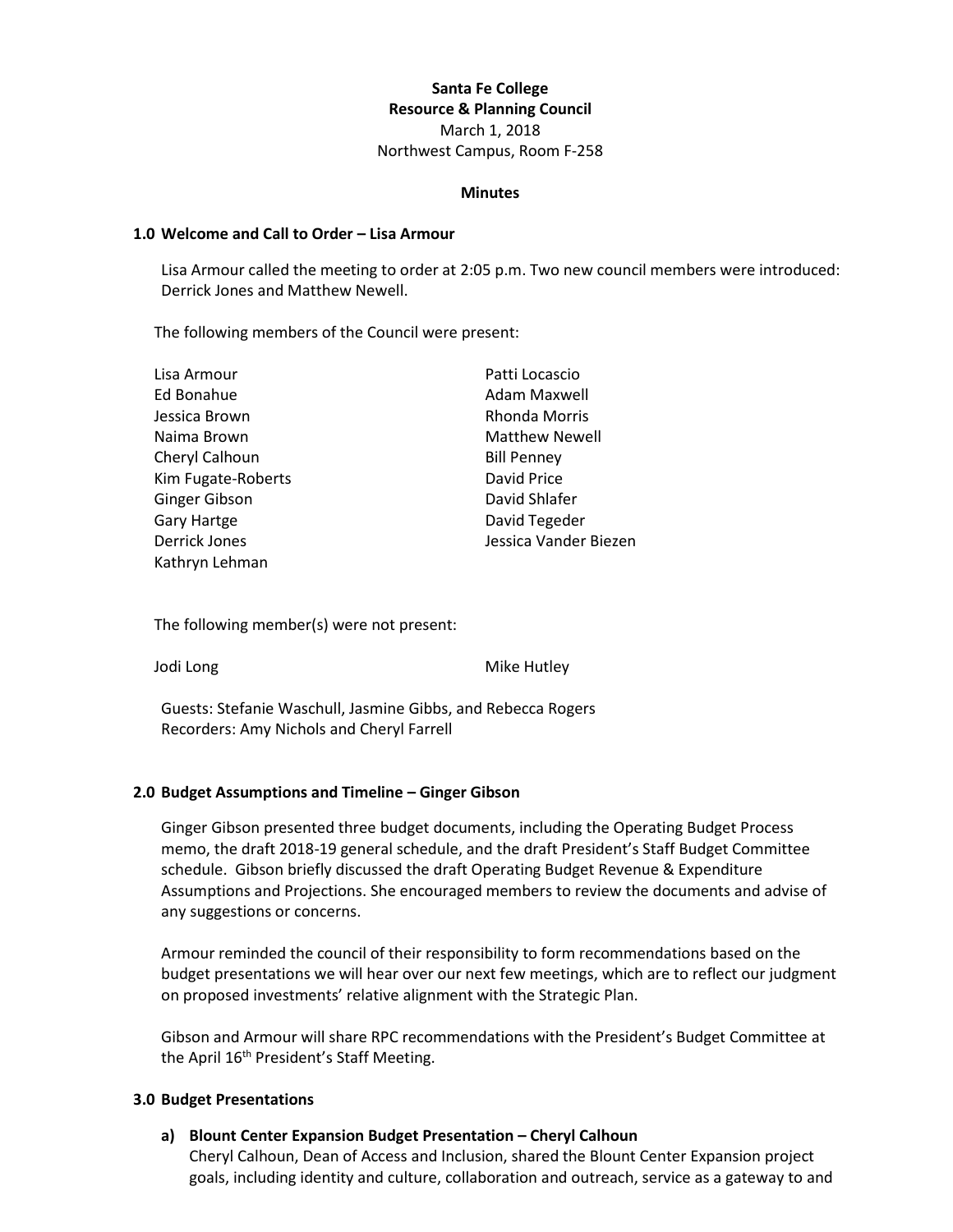destination for educational opportunity, and connection with our east Gainesville community. Calhoun shared an artist's rendition of the area. Plans include expansion of academic services and relocation of some business and technical programs to the Blount Center. Expectations are that the Blount Center will become a full campus. The projected cost of this project is \$32,531,029. The state has provided SF with over \$8M for the Blount Center so far, plus the college has a little over \$1,000,000 in local funding.

# **b) Facilities Budget Presentation – Rebecca Rogers**

Rebecca Rogers, Director of Facilities Planning, discussed the three major components of the Facilities Planning and Budgeting process, including the Master Plan, the Educational Plant Survey, and Funding Requests. The Master Plan provides the framework for constructing budget requests. The Educational Plant Survey examines the college's existing facilities in light of institutional needs and projects based on enrollment and projected enrollment over a 5-year period. Funding requests are prepared accordingly. The top five SF projects submitted to the state are the Blount Center Expansion, Institute of Technology and Advanced Manufacturing, renovation of Building I Natural Science Labs, renovation of Dental Labs, and the Wellness Center. Departments who identify needs should submit to their division's vice president a Request for Alteration, Renovation or Refurbishing of Existing Space form, located on the Facilities website. Rogers concluded by presenting a spreadsheet of current projects in various phases of construction or remodel. A few mentioned included:

- Conceptual planning for the Institute of Technology and Advanced Manufacturing
- Architect selection for E Auditorium for renovation/remodel
- Blount Center
- Chemistry Lab Andrews Center
- Upward Bound Office Andrews Center
- Dental Lab
- Design Physics Labs, Phase I, I-Bldg.
- Completion of the International Student Center
- Completion of the police station
- Completion of the aviary at the zoo
- Learning Commons
- **c) The Quality Enhancement Plan (QEP)** *Navigating the College Experience* **- Rhonda Morris** Rhonda Morris, QEP Director, noted that the project has reached full implementation this year. She will be submitting the required Impact Report on the QEP to SACSCOC in September. Progress over the years 2012 to 2016 was discussed.

Morris is requesting that salaries for positions associated with project implementation be continued through the QEP budget for the next fiscal year, but mentioned they are being transferred to their respective supervising departments as appropriate. Operating expenses associated with the QEP primarily cover the GradesFirst software, whose contract will be due for renewal in November. Morris recommends remaining alert to possibilities for alternative software for the future.

Morris' budget request for the coming fiscal year is \$188,244 for personnel, annual software fees, professional development and training associated with NCE (and now Learning Commons) principles, and assessment. She also recommends administering the SENSE survey fall 2018 as a benchmark for the Learning Commons project and the CCSSE in spring 2019.